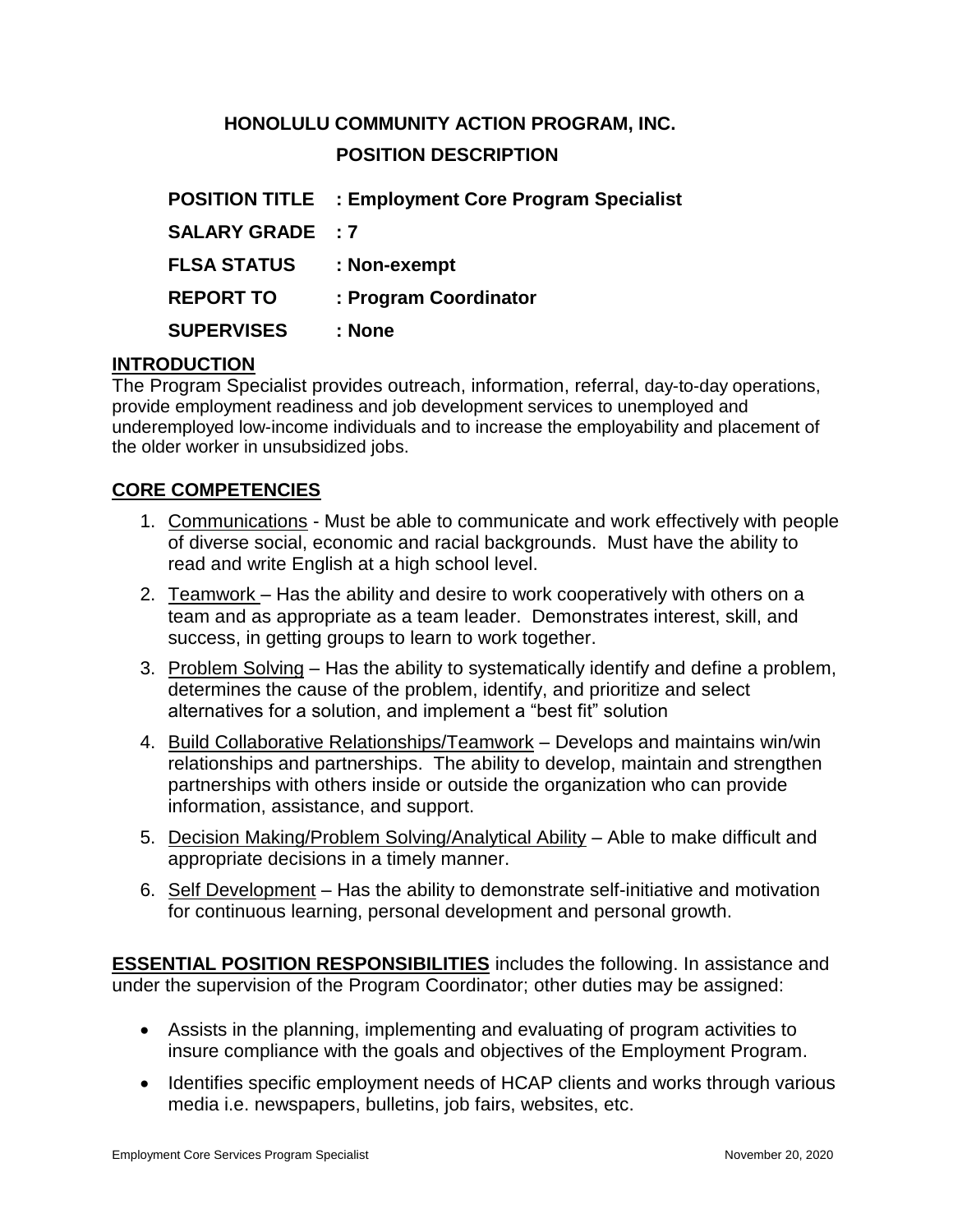- Works closely with District Managers and staff, and other HCAP programs/departments in matching employer requirements with client qualifications.
- Establishes communication links, and coordinates with other employment resources, to provide maximum services.
- Helps develop and maintain a library, or list of employment resources, for staff and client use.
- Works closely with Program Coordinator to develop new Vocational partnerships for Employment program.
- Maintains all Milestone logs and documentation from staff of each client enrolled in the Na Lima Hana Employment Program.
- Provides community outreach, presentation, information and referral services to low income families to inform them of HCAP's programs, services, and existing community resources.
- Attend all Workforce Job fairs and other employment fairs that assist with the promotion of the Na Lima Employment Program.
- Assist STEM with Family Engagement Activities (e.g. Family Nights and Field Trips).
- Networks with employers, Federal/State/City and County Agencies, educational institutions and other community agencies involved in employment and vocational training programs.
- Oversees the employment readiness and job development functions of the Employment Counselors and be able to provide services as needed in a staff member's absence.
- Performs other related duties as assigned or required.

#### **MINIMUM QUALIFICATIONS**

To perform this job successfully, an individual must be able to perform each essential function satisfactorily. The requirements listed below are representative of the knowledge, skill, and/or ability required. Reasonable accommodation may be made to enable individuals with disabilities to perform the essential functions.

# **EDUCATION**

Associates Degree in human services, social work or related field **EXPERIENCE**

Two years experience providing outreach, information and referral service to lowincome families and groups.

#### **COMMUNICATION SKILLS**